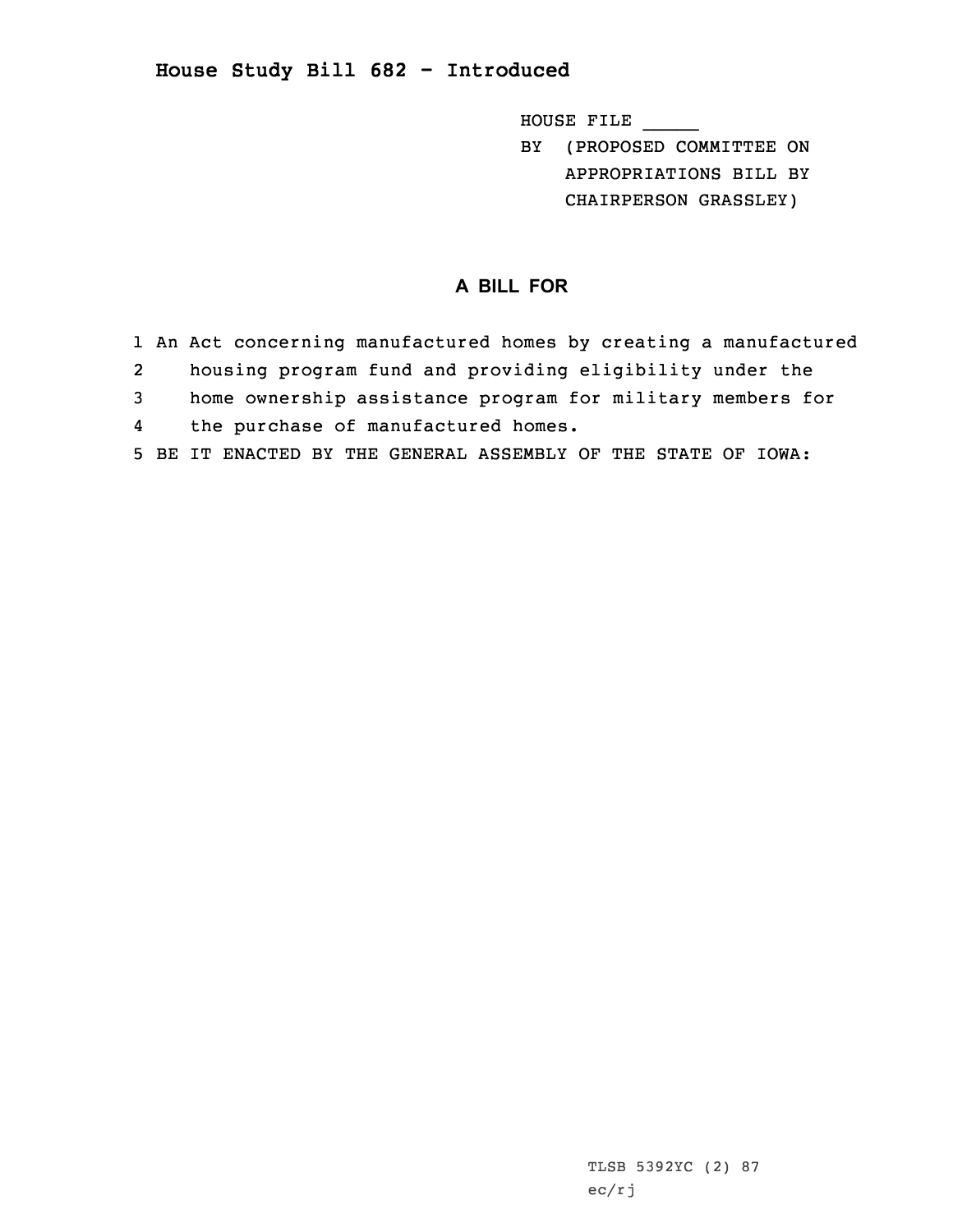1 Section 1. NEW SECTION. **16.45 Manufactured housing program** 2 **fund.**

 1. <sup>A</sup> manufactured housing program fund is created within the authority to further the goal of providing affordable housing to Iowans. The moneys in the fund are to be used for the purpose of providing funding to financial institutions or other lenders to finance the purchase by an individual of <sup>a</sup> manufactured home that is in compliance with all laws, rules, and standards that are applicable to manufactured homes and manufactured housing. The manufactured housing program fund is designed exclusively for manufactured homes sited on leased 12 land.

 2. *a.* Moneys received by the authority for the manufactured housing program fund, transferred by the authority for deposit 15 in the fund, appropriated to the fund, and any other moneys available to and obtained or accepted by the authority for placement in the fund shall be deposited in the fund and are appropriated to the authority to be used as set forth in this 19 section.

 *b.* Notwithstanding any provision of section 16.46, 16.47, 16.48, or 16.49 to the contrary, the authority shall be authorized to transfer for deposit in the manufactured housing program fund for any fiscal year any unobligated and unencumbered moneys in the funds created in sections 16.46, 16.47, 16.48, and 16.49 from the prior fiscal year. However, the maximum amount of moneys that may be so transferred for any fiscal year shall not exceed the lesser of one million dollars or an amount equal to the total amount of any unobligated and unencumbered moneys in the funds available for transfer from the previous fiscal year reduced by one million dollars. *c.* Additionally, recapture of awards and other repayments to

 the fund shall be deposited in the fund and are appropriated to the authority to be used as set forth in this section. Notwithstanding section 8.33, unencumbered or unobligated moneys remaining in the fund on June 30 of any fiscal year

-1-

LSB 5392YC (2) 87  $ec/rj$  1/4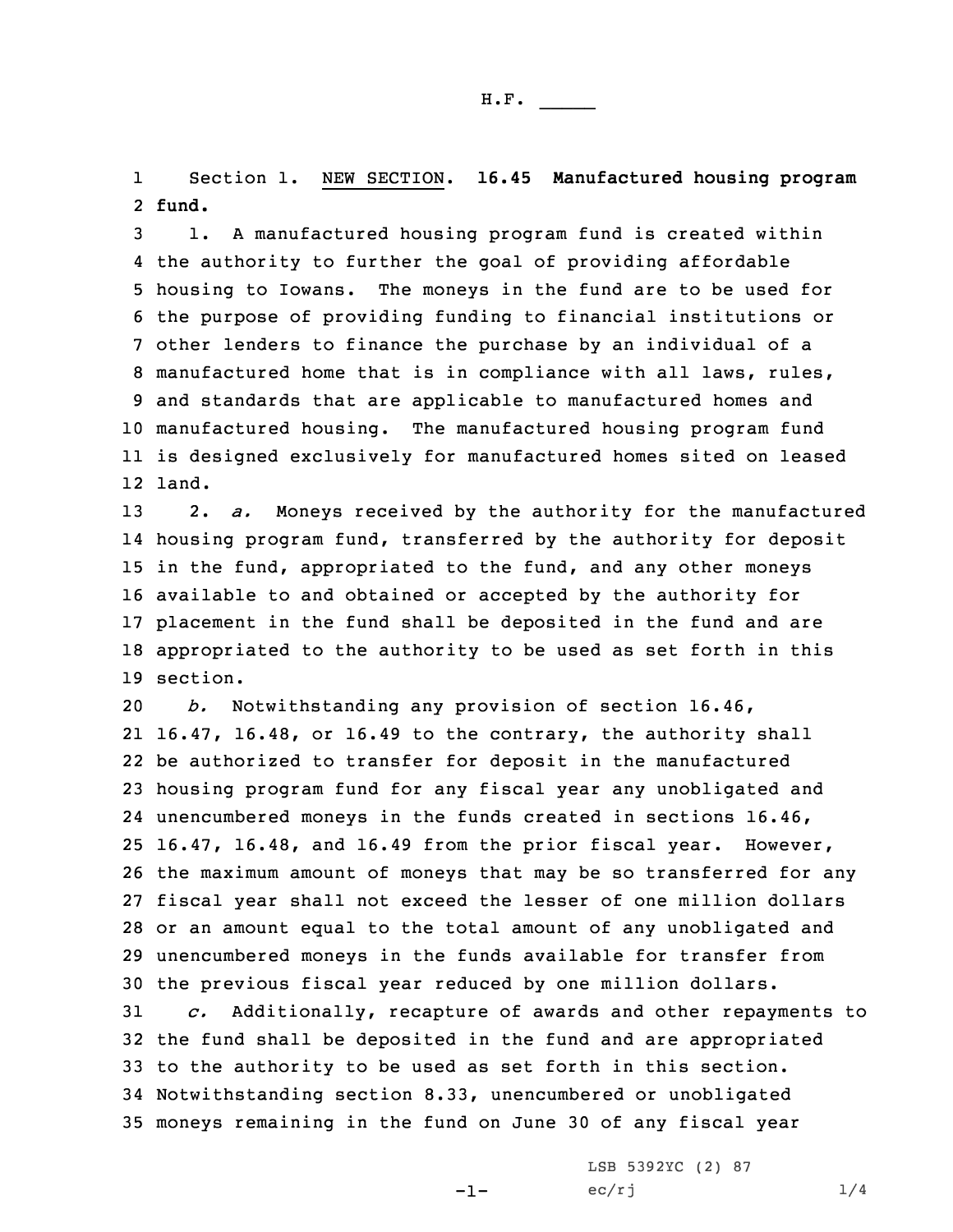H.F. \_\_\_\_\_

 shall not revert to any other fund but shall be available for expenditure in subsequent years. However, any unencumbered or unobligated moneys remaining in the fund on June 30 of any fiscal year that were transferred to the fund as provided in paragraph *"b"* shall revert to the fund from which the transfer was made. Notwithstanding section 12C.7, subsection 2, interest or earnings on moneys in the fund or appropriated to the fund shall be credited to the fund.

 3. The authority shall allocate moneys available in the manufactured housing program fund to financial institutions or other lenders to be used as set forth in subsection 1. The authority may provide funding to financial institutions 13 or other lenders in the form of loans, linked deposits, guarantees, reserve funds, or any other prudent financial instruments.

 4. The authority shall adopt rules pursuant to chapter 17A necessary to implement and administer this section, including but not limited to eligibility requirements for financial institutions or other lenders to receive funding through the manufactured housing program fund.

21 5. For purposes of this section, *"financial institutions"* 22 means the same as defined in section 12C.1, *"lender"* means 23 <sup>a</sup> lender as defined in section 537.1301 that is licensed 24 by the banking division of the department of commerce, and <sup>25</sup> *"manufactured home"* or *"manufactured housing"* means the same as 26 the definition of manufactured home in section 435.1.

27 Sec. 2. Section 16.54, subsection 2, Code 2018, is amended 28 to read as follows:

 2. The home ownership assistance program is established to continue the program implemented pursuant to 2005 Iowa Acts, ch. 161, §1, as amended by 2005 Iowa Acts, ch. 115, §37, and continued in accordance with 2006 Iowa Acts, ch. 1167, §3 and 4, and other appropriations, to provide financial assistance to eligible members of the armed forces of the United States to be used for purchasing primary residences, including but not

 $-2-$ 

LSB 5392YC (2) 87  $ec/rj$  2/4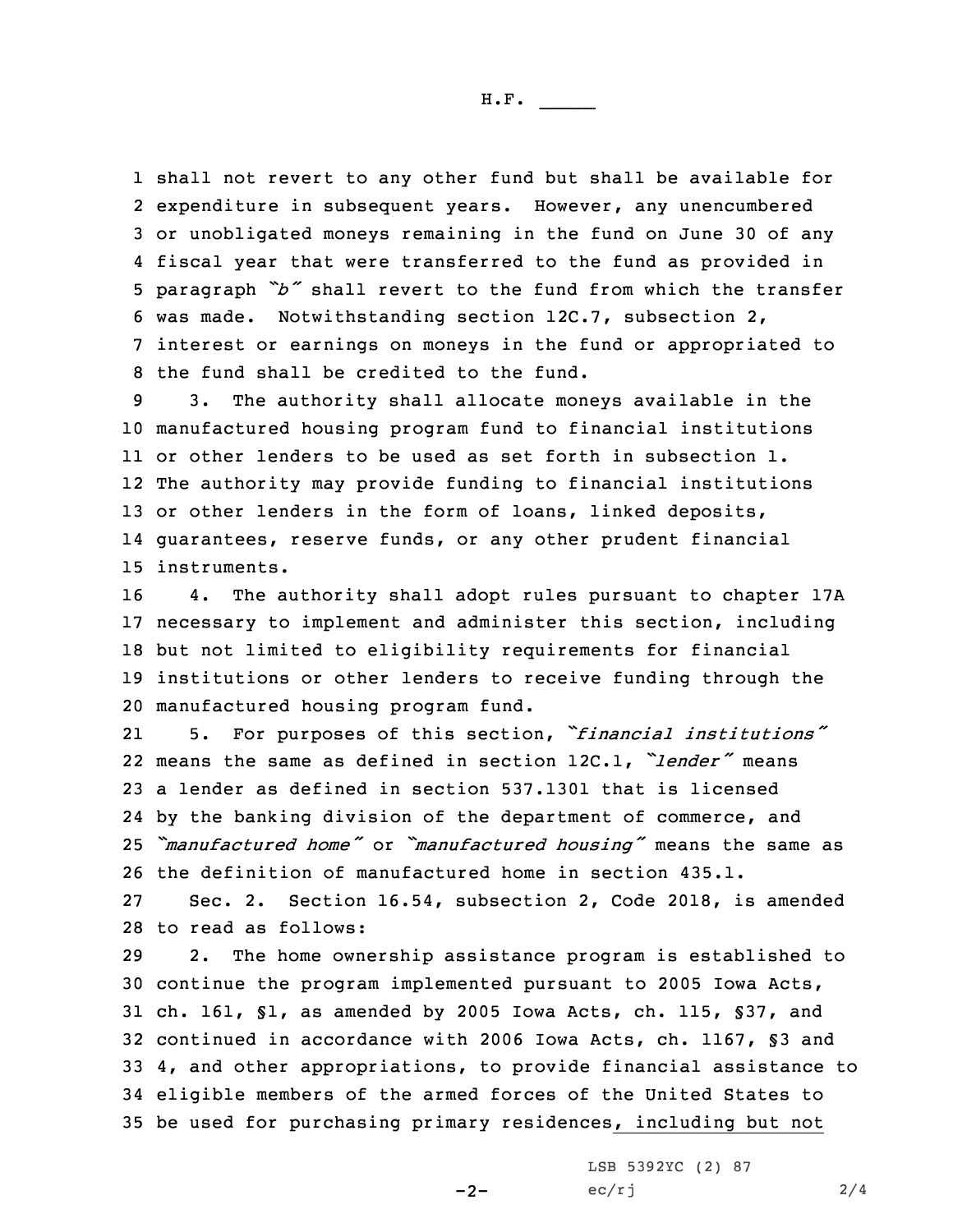H.F. \_\_\_\_\_

1 limited to manufactured homes on leased land, in the state of 2 Iowa.

4

3 EXPLANATION

 **The inclusion of this explanation does not constitute agreement with** <sup>5</sup> **the explanation's substance by the members of the general assembly.**

6 This bill concerns manufactured homes.

 New Code section 16.45 creates the manufactured housing program fund within the Iowa finance authority to further the goal of providing affordable housing to Iowans. The moneys in the fund are annually appropriated to the authority for the purpose of providing funding to financial institutions or other lenders to finance the purchase by an individual of <sup>a</sup> manufactured home that is in compliance with all applicable laws, rules, and standards that are applicable to manufactured homes and manufactured housing. The bill further provides that the fund is designed exclusively for manufactured homes on leased land.

 The bill authorizes the authority to transfer for deposit in the new fund for any fiscal year any unobligated and unencumbered moneys from the senior living revolving loan program fund, home and community-based services revolving loan program fund, transitional housing revolving loan program fund, and community housing and services for persons with disabilities revolving loan program fund from the prior fiscal year. However, the bill provides that the maximum amount of moneys that may be so transferred for any fiscal year shall not exceed the lesser of \$1 million or an amount equal to the total amount of any unobligated and unencumbered moneys in the funds available for transfer from the previous fiscal year reduced by \$1 million.

 The authority is required to allocate the moneys in the fund to financial institutions or other lenders to meet the purposes set forth in the bill and may provide funding in the form of loans, linked deposits, guarantees, reserve funds, or any other prudent financial instruments.

-3-

LSB 5392YC (2) 87  $ec/rj$  3/4